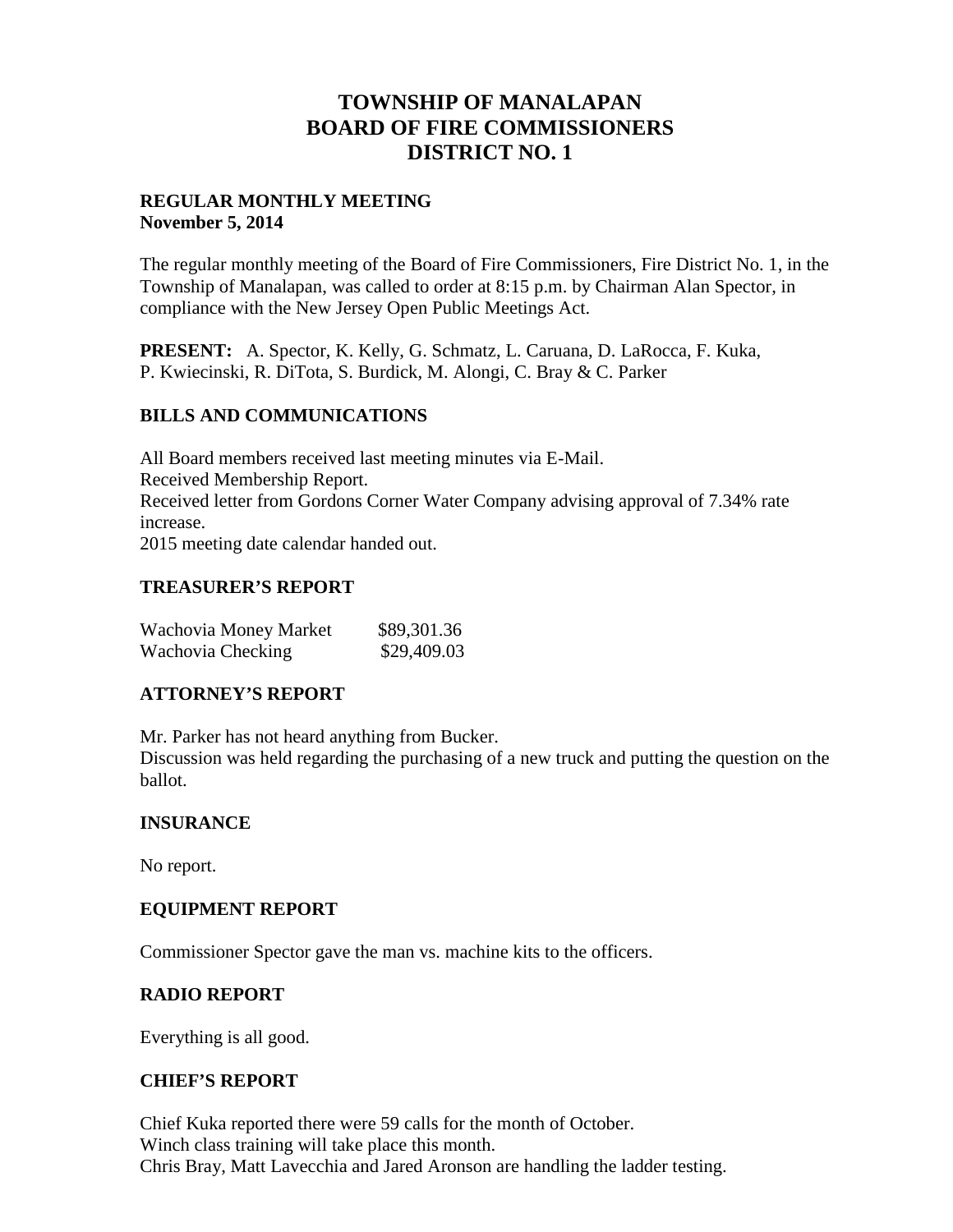All schools have been visited for fire prevention. 26-1-90 is going to Town Hall on November  $11<sup>th</sup>$  for Veteran's Memorial Ceremony.

# **TRUCK REPORT**

Everything is operational. 26-1-77- having issue with awning. 26-1-80 – waiting for float switch for a/c.

# **ASSOCIATION REPORT**

Had issue with the doors at the Satellite; all batteries were dead in the system. Need to have a service done on all doors at the Main House. Sprinkler company was here today to repair leaks.

#### **TRUSTEES' REPORT**

No report.

# **OLD BUSINESS**

See attached.

#### **NEW BUSINESS**

Commissioner Kelly made a motion to pay all vouchers; this was seconded by Commissioner LaRocca. All voted aye.

Meeting opened to the public at 8:55 P.M.

A motion was made by Commissioner Spector to adjourn; it was seconded by Commissioner Kelly and all voted aye.

Meeting adjourned at 8:57 P.M.

Respectfully submitted, Kenneth Kelly, Clerk